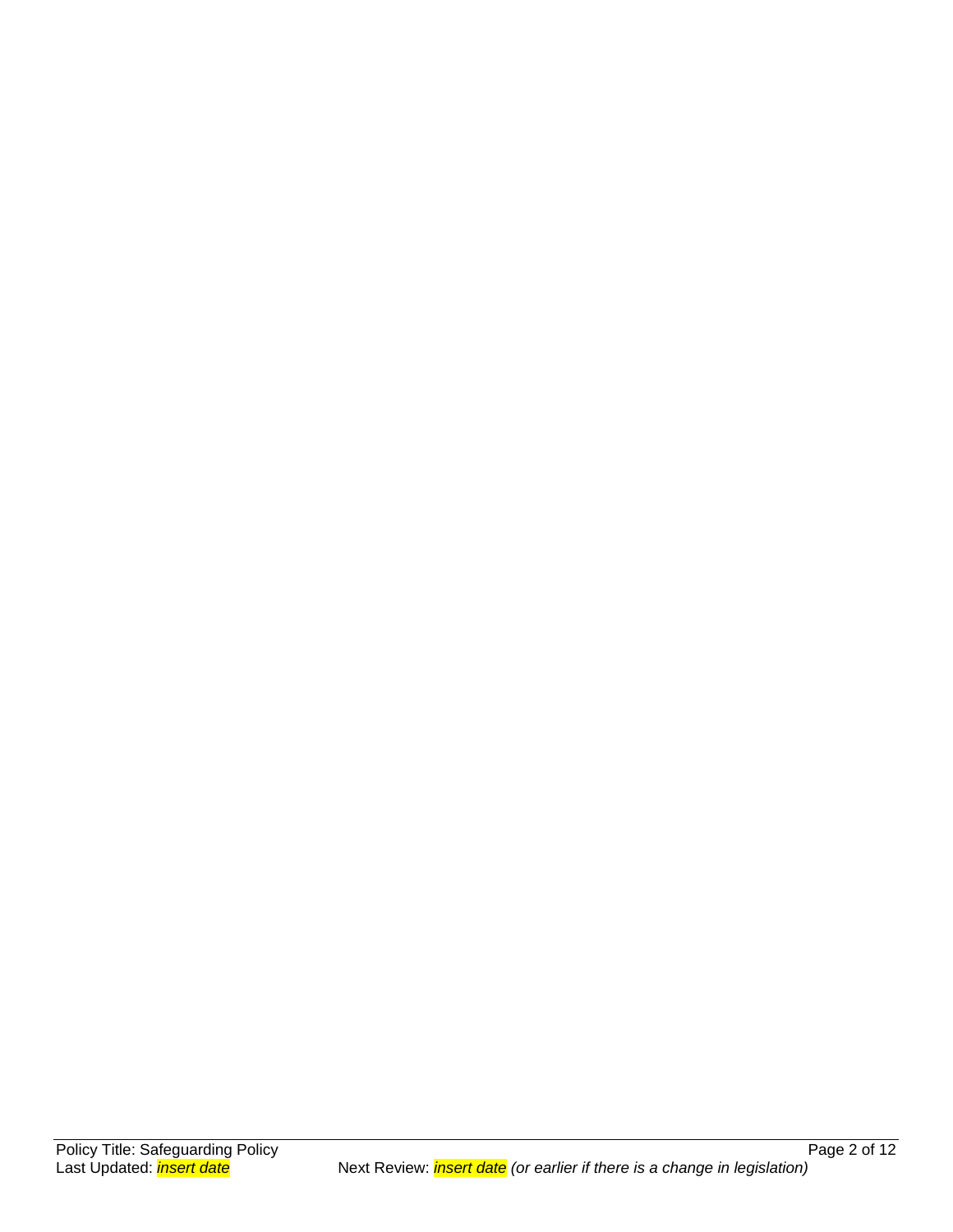## **Reporting a Safeguarding Concern within the Tennis Environment**

How to respond to allegations against a member of staff/volunteer or another young person within the Tennis Environment.



Last Updated: *insert date* **Next Review:** *insert date* (or earlier if there is a change in legislation) **Last**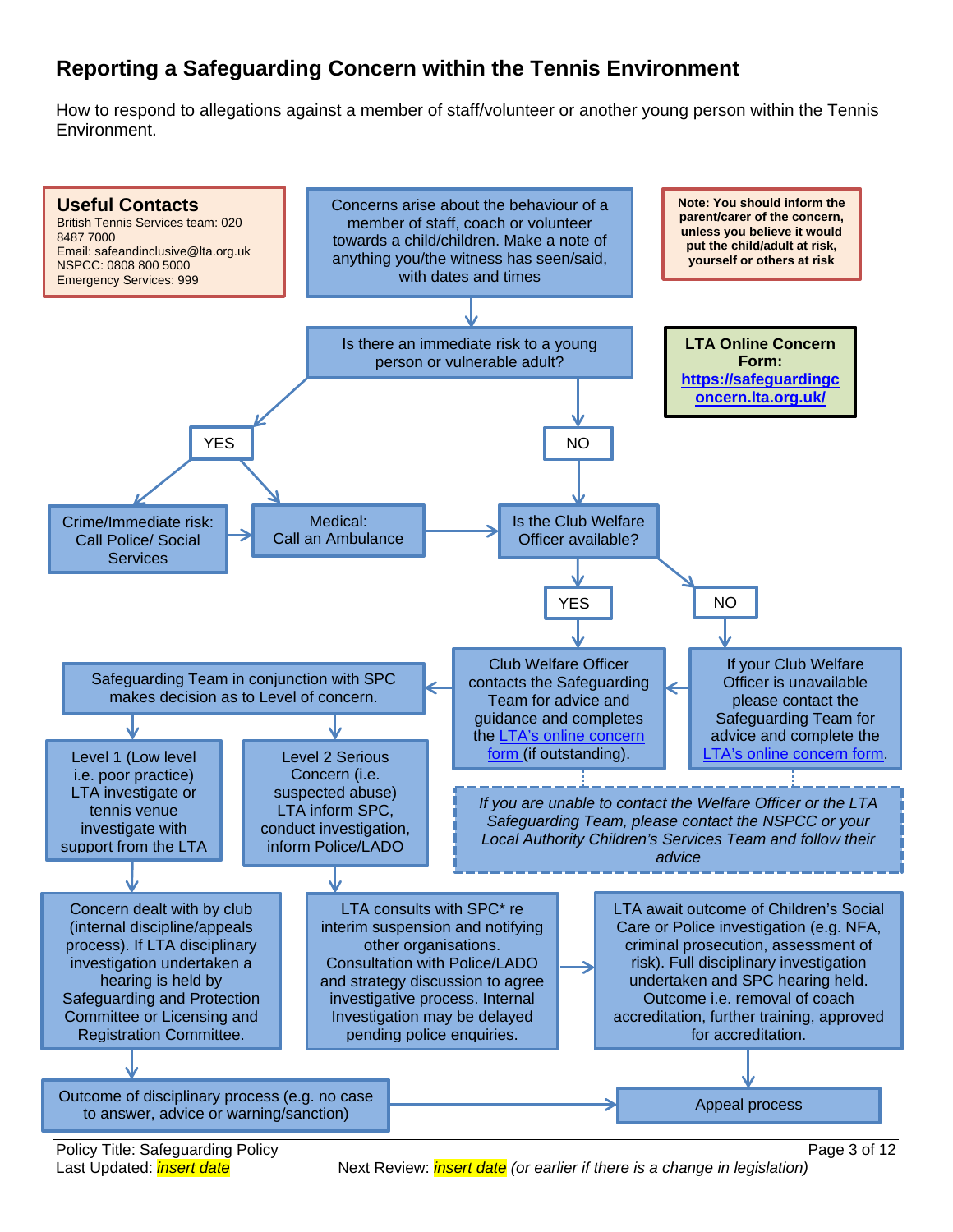# **Safeguarding Policy**

#### **1. Policy statement**

BETTER Crystal Palace National Sports Centre is committed to prioritising the well-being of all children and adults at risk, promoting safeguarding in our club at all times, including all programmes and events we run. All activities, events and competitions arranged by the club run in accordance with the LTA's Safeguarding at Events, Activities and Competitions guidance. This Policy strives to minimise risk, deliver a positive tennis experience for everyone and respond appropriately to all safeguarding concerns/disclosures.

#### **2. Use of terminology**

**Child:** a person under the age of eighteen years.

Note that some legislation in Scotland defines a child as a person under sixteen years old. However, where there is any safeguarding concern, anyone under the age of 18 is regarded as a child unless advised otherwise by the LTA Safeguarding Team.

**Adult at risk:** a person aged eighteen years or over who is, or may be, in need of community care services by reason of disability, age or illness; and is, or may be, unable to take care of, or unable to protect him or herself against abuse or neglect.

**Safeguarding children:** protecting children from abuse and neglect, preventing the impairment of children's health or development, ensuring that they grow up in circumstances consistent with the provision of safe and effective care, and taking action to enable all children to have the best life chances.

**Safeguarding adults at risk:** protecting adults from abuse and/or neglect. Enabling adults to maintain control over their lives and make informed choices without coercion. Empowering adults at risk, consulting them before taking action, unless someone lacks the capacity to make a decision, or their mental health poses a risk to their own or someone else's safety, in which case, always acting in his or her best interests.

*(See appendix A for full glossary of terms)*.

#### **3. Scope**

This Policy is applicable to all staff, volunteers, committee members, coaches and club members. It is in line with national legislation and applicable across the UK.

Advice, guidance and support is available from the LTA Safeguarding Team.

#### **4. Responsibility for the implementation of the Safeguarding Policy, Code of Conduct and Reporting Procedure**

#### **SAFEGUARDING IS EVERYONE'S RESPONSIBILITY: NOT RESPONDING TO A SAFEGUARDING CONCERN IS NOT AN OPTION.**

- Our club's committee has overall accountability for this Policy and its implementation
- Our club Welfare Officer is responsible for updating this Policy in line with legislative and club developments
- All individuals involved in/present at the club are required to adhere to the Policy and Code of Conduct
- The LTA Safeguarding Team and Tennis Scotland, Tennis Wales and Tennis Foundation Safeguarding Leads can offer support to help clubs proactively safeguard.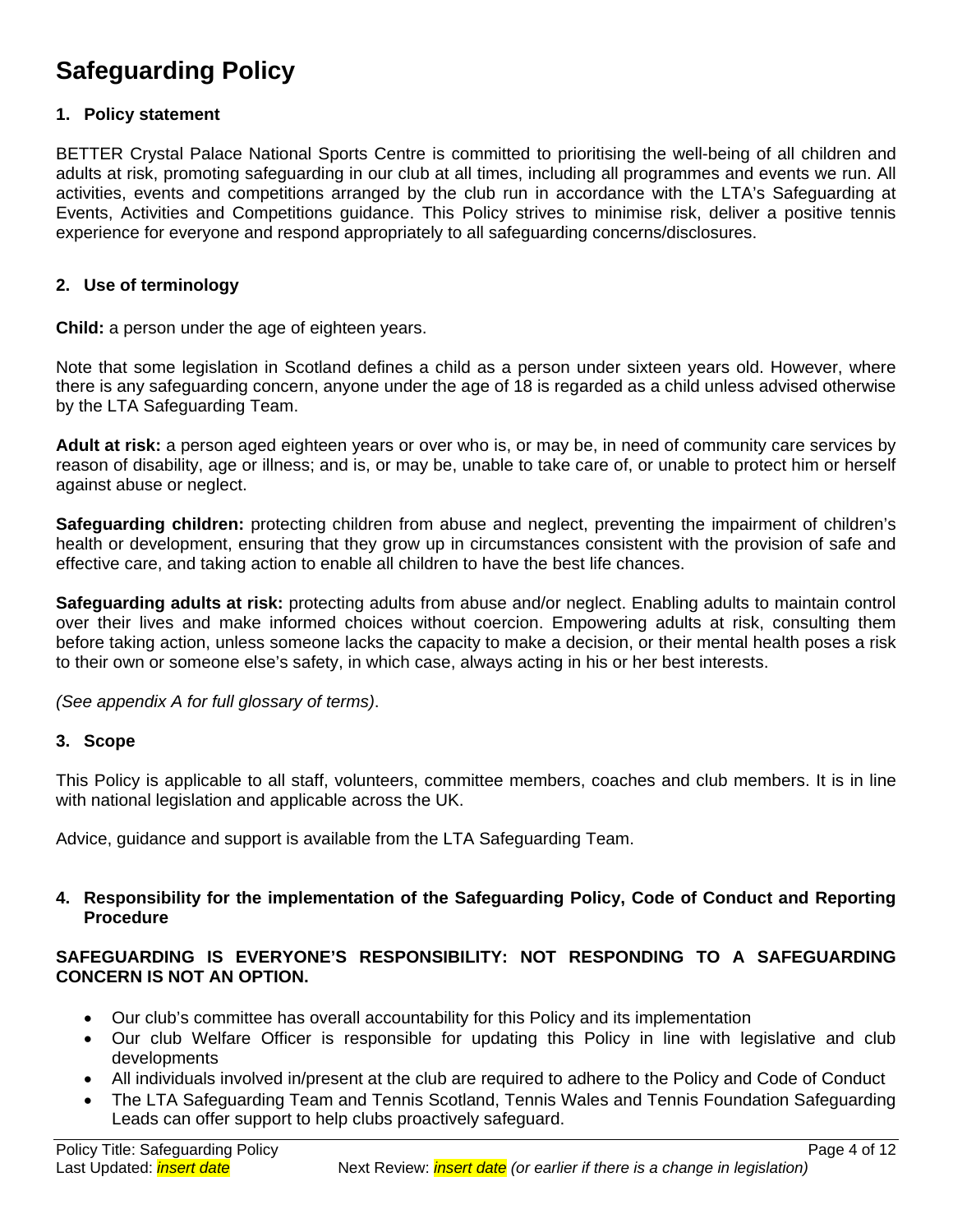#### **Where there is a safeguarding concern/disclosure:**

- The individual who is told about, hears, or is made aware of the concern/disclosure is responsible for following the Reporting a Safeguarding Concern Procedure shown in the flowchart at the beginning of this policy. Unless someone is in immediate danger, they should inform their club Welfare Officer, LTA Safeguarding Team or National Safeguarding Lead.
- The club Welfare Officer and Safeguarding Leads are responsible for reporting safeguarding concerns to the LTA Safe Safeguarding Team.
- The LTA Safeguarding Team is responsible for assessing all safeguarding concern/disclosures that are reported to them and working with the club Welfare Officer and National Safeguarding Leads to follow up as appropriate on a case-by-case basis, prioritising the well-being of the child/ adult at risk at all times. Dependent on the concern/disclosure.

#### **5. Breaches of the Safeguarding Policy, Code of Conduct and Reporting Procedure**

Breaches of this Policy and/or failure to comply with the outlined responsibilities may result in the following:

- Disciplinary action leading to possible exclusion from the club, dismissal and legal action
- Termination of current and future roles within the club and roles in other clubs, the LTA, Tennis Wales, Tennis Scotland and the Tennis Foundation*.*

Actions taken by players, parents or carers, staff, consultants, volunteers, officials, coaches inside or outside of the club that are seen to contradict this Policy may be considered a violation of this Policy.

Where an appeal is lodged in response to a safeguarding decision made by the club, the individual should adhere to the club's appeal procedure*.*

#### **6. Whistleblowing**

Safeguarding children and adults at risk requires everyone to be committed to the highest possible standards of openness, integrity and accountability. As a club, we are committed to encouraging and maintaining a culture where people feel able to raise a genuine safeguarding concern and are confident that it will be taken seriously.

#### **What is whistle blowing?**

In the context of safeguarding, "whistle blowing" is when someone raises a concern about the well-being of a child or an adult at risk.

A whistle blower may be:

- a player;
- a volunteer:
- a coach;
- other member of staff;
- an official:
- a parent;
- a member of the public.

#### **How to raise a concern about a child or an adult at risk at the club**

If a child or an adult at risk is in immediate danger or risk of harm, the police should be contacted by calling 999.

Where a child or an adult at risk is not in immediate danger, any concerns about their well-being should be made without delay to the Club Welfare Officer. The Club Welfare Officer will pass the details of the concern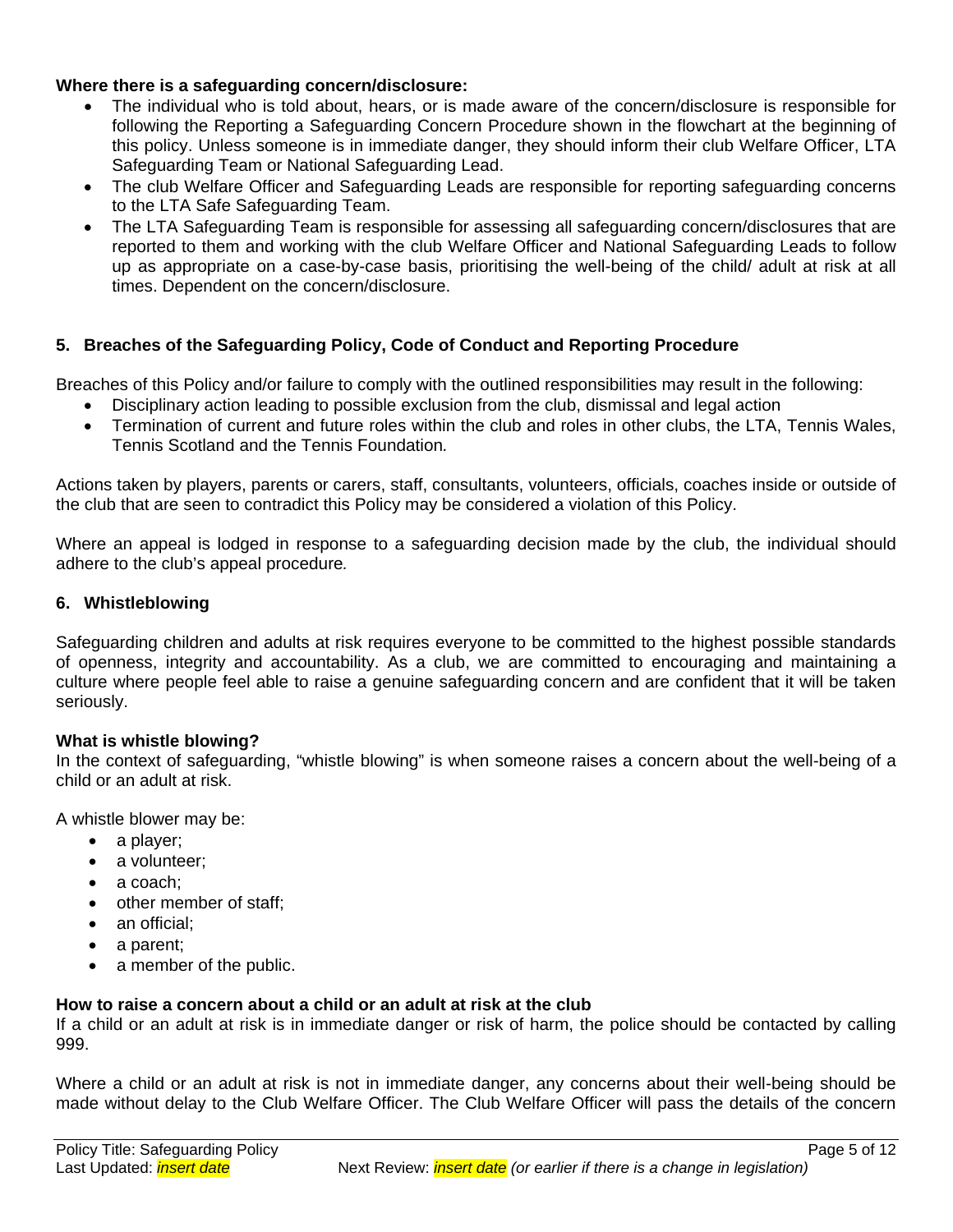on to the LTA Safeguarding Team at the earliest opportunity and the relevant local authority and the police will be contacted, where appropriate.

If, however, the whistle blower does not feel comfortable raising a concern with the Club Welfare Officer, the whistle blower should contact the LTA Safeguarding Team directly on 020 8487 7000, the Local Authority Designated Officer (LADO) or the NSPCC on 0808 800 5000.

The Club Welfare Officer can be contacted on: Nick Frost 0779 102 7977 or nick.frost@GLL.ORG.

#### **Information to include when raising a concern**

The whistle blower should provide as much information as possible regarding the incident or circumstance which has given rise to the concern, including:

- their name and contact details (unless they wish to remain anonymous);
- names of individuals involved;
- date, time and location of incident/circumstance; and
- whether any witnesses were present.

#### **What happens next?**

All concerns raised by a whistle blower about the well-being of a child or an adult at risk will be taken seriously and every effort will be made to deal with each concern fairly, quickly and proportionately.

If the whistle blower does not believe that the concern has been dealt with appropriately and wishes to speak to someone outside the club or the LTA Safeguarding Team, the NSPCC Whistleblowing advice line should be contacted on 0800 028 0285 or by emailing [help@nspcc.org.uk.](mailto:help@nspcc.org.uk)

#### **Support**

The club will not tolerate any harassment, victimisation or unfair treatment of, and will take appropriate action to protect, whistle blowers when they raise a concern in good faith.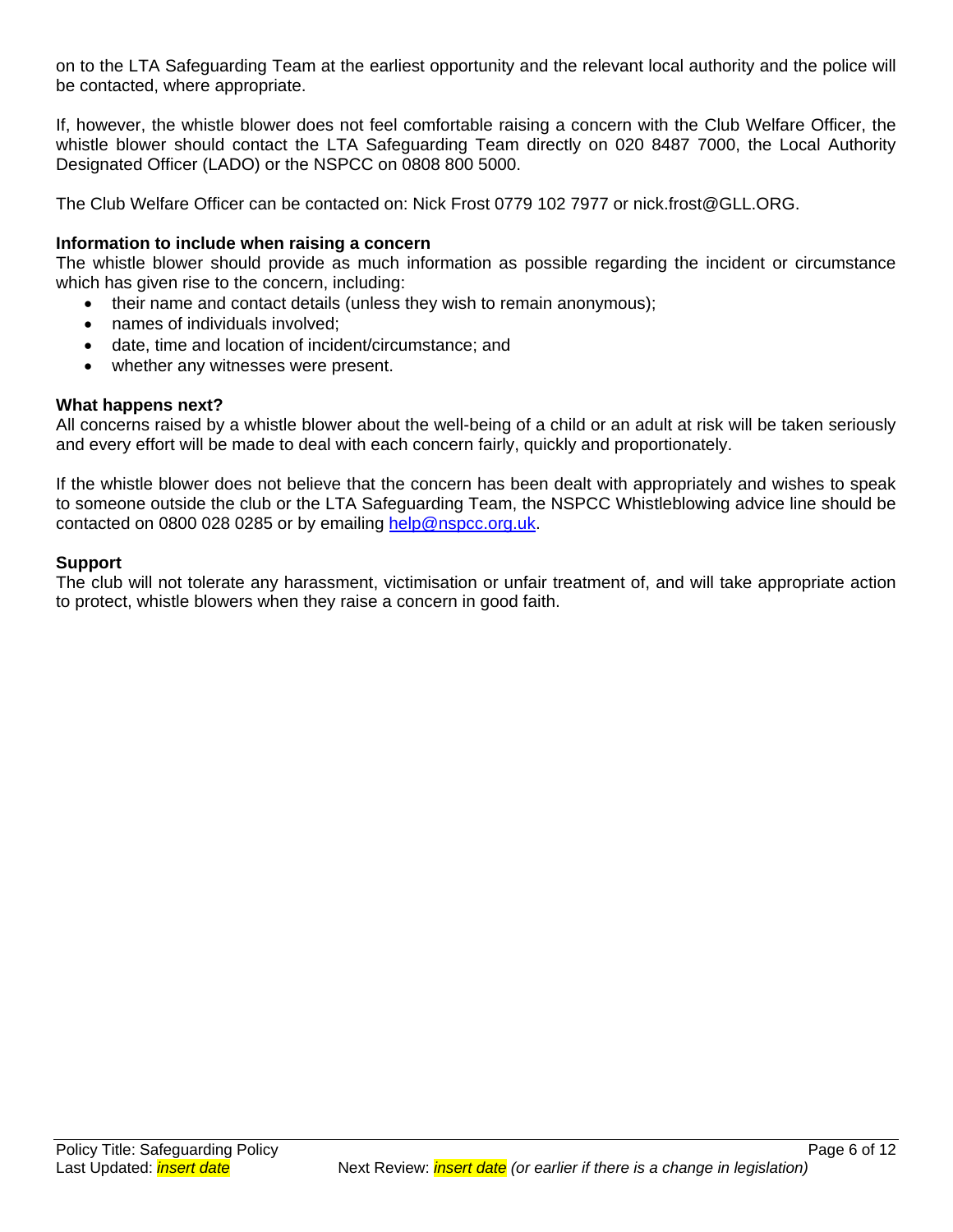# **Codes of Conduct**

#### **All members of staff, volunteers and members agree to:**

- Prioritise the well-being of all children and adults at risk at all times
- Treat all children and adults at risk fairly and with respect
- Be a positive role model. Act with integrity, even when no one is looking
- Help to create a safe and inclusive environment both on and off court
- Not allow any rough or dangerous behaviour, bullying or the use of bad or inappropriate language
- Report all allegations of abuse or poor practice to the club Welfare Officer
- Not use any sanctions that humiliate or harm a child or adult at risk
- Value and celebrate diversity and make all reasonable efforts to meet individual needs
- Keep clear boundaries between professional and personal life, including on social media
- Have the relevant consent from parents/carers, children and adults before taking or using photos and videos
- Refrain from making physical contact with children or adults unless it is necessary as part of an emergency or congratulatory (e.g. handshake / high five)
- Refrain from smoking and consuming alcohol during club activities or coaching sessions
- Ensure roles and responsibilities are clearly outlined and everyone has the required information and training
- Avoid being alone with a child or adult at risk unless there are exceptional circumstances
- Refrain from transporting children or adults at risk, unless this is required as part of a club activity (e.g. away match) and there is another adult in the vehicle
- Not abuse, neglect, harm or discriminate against anyone; or act in a way that may be interpreted as such
- Not have a relationship with anyone under 18 for whom they are coaching or responsible for
- Be acutely aware of the power that coaches and coaching assistants develop over players in the coaching relationship and avoid any intimacy (sexual or otherwise) with players

#### **All children agree to:**

- Be friendly, supportive and welcoming to other children and adults
- Play fairly and honestly
- Respect club staff, volunteers and Officials and accept their decisions
- Behave, respect and listen to your coach
- Take care of your equipment and club property
- Respect the rights, dignity and worth of all participants regardless of age, gender, ability, race, culture, religion or sexual identity
- Not use bad, inappropriate or racist language, including on social media
- Not bully, intimidate or harass anyone, including on social media
- Not smoke, drink alcohol or drugs of any kind on club premises or whilst representing the club at competitions or events
- Talk to the club Welfare Officer about any concerns or worries they have about themselves or others

#### **All parents and carers agree to:**

- Positively reinforce your child and show an interest in their tennis
- Use appropriate language at all times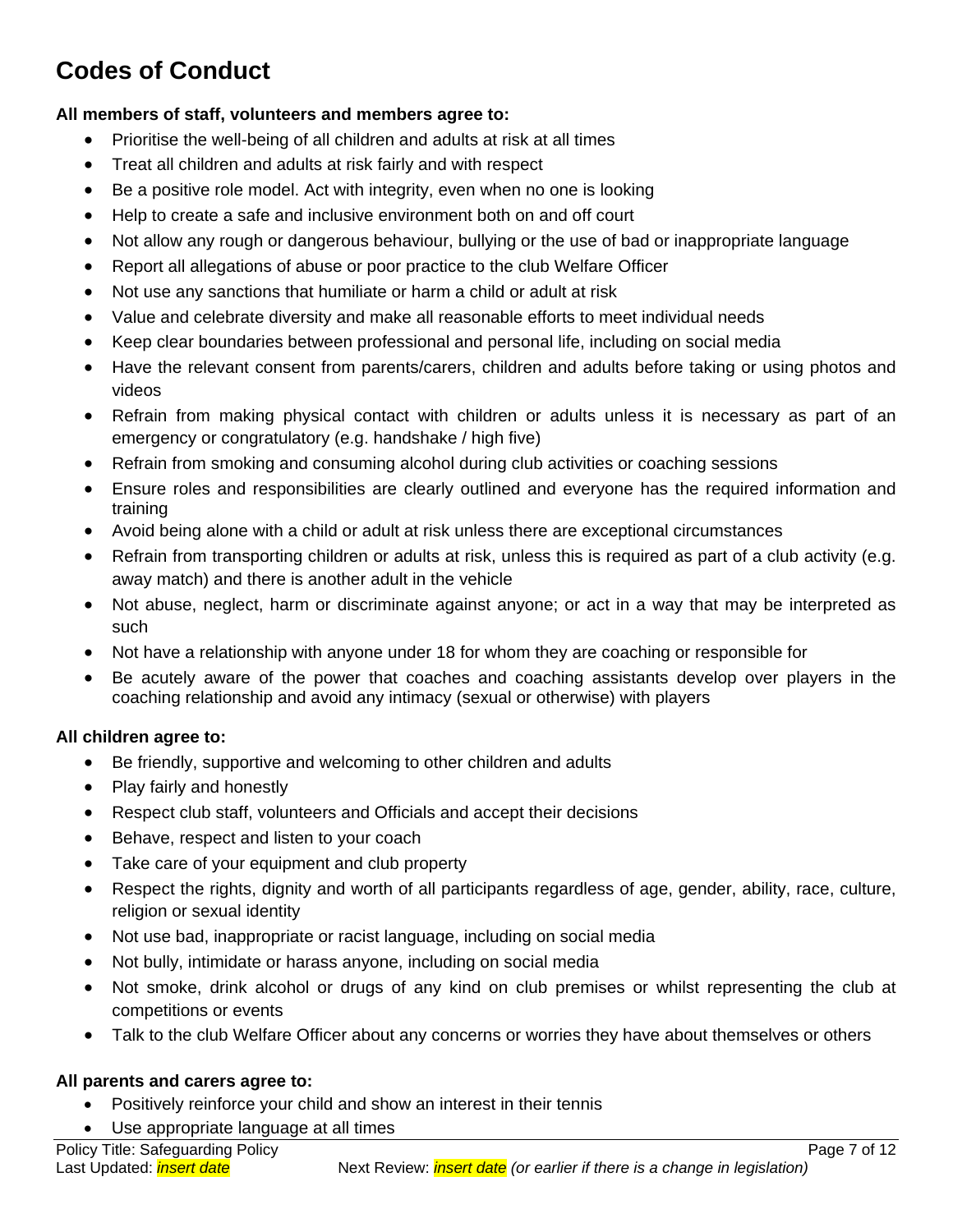- Be realistic and supportive
- Never ridicule or admonish a child for making a mistake or losing a match
- Treat all children, adults, volunteers, coaches, officials and members of staff with respect
- Behave responsibly at the venue; do not embarrass your child
- Accept the official's decisions and do not go on court or interfere with matches
- Encourage your child to play by the rules, and teach them that they can only do their best
- Deliver and collect your child punctually from the venue
- Ensure your child has appropriate clothing for the weather conditions
- Ensure that your child understands their code of conduct
- Adhere to your venue's safeguarding policy, diversity and inclusion policy, rules and regulations
- Provide emergency contact details and any relevant information about your child including medical history

This Policy is reviewed every two years (or earlier if there is a change in national legislation).

This Policy is recommended for approval by:

Club Welfare Officer *Nick Frost*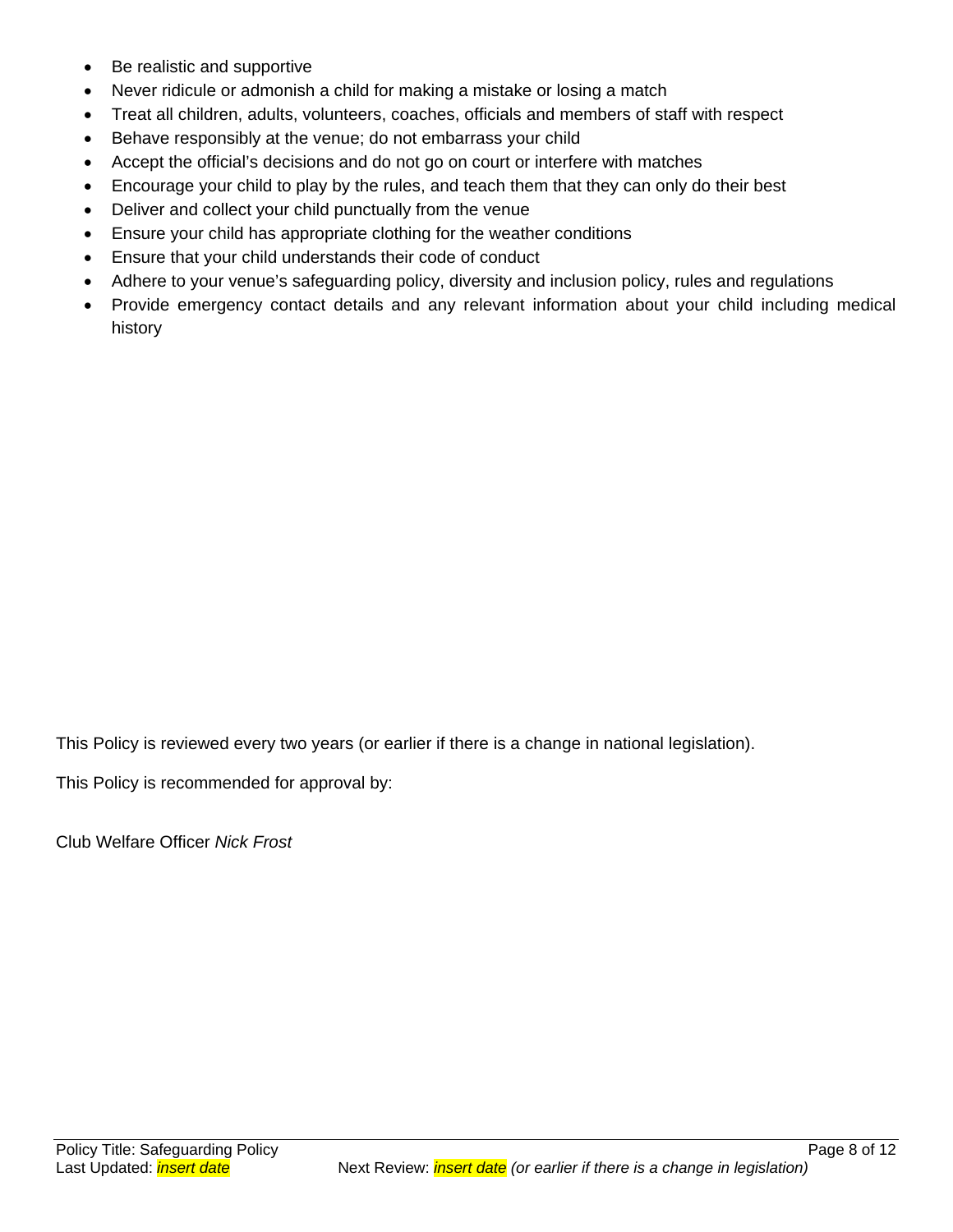# **Appendix A: Glossary of Terms**

**Safeguarding:** protecting **children** from abuse and neglect, preventing the impairment of children's health or development, ensuring that children are growing up in circumstances consistent with the provision of safe and effective care, and taking action to enable all children to have the best life chances. Enabling **adults at risk** to achieve the outcomes that matter to them in their life; protecting their right to live in safety, free from abuse and neglect. Empowering and supporting them to make choices, stay safe and raise any concerns. Beginning with the assumption that an individual is best-placed to make decisions about their own wellbeing, taking proportional action on their behalf only if someone lacks the capacity to make a decision, they are exposed to a life-threatening risk, someone else may be at risk of harm, or a criminal offence has been committed or is likely to be committed.

#### **Abuse and neglect**

**Physical abuse:** A form of abuse which may involve hitting, shaking, throwing, poisoning, burning or scalding, drowning, suffocating or otherwise causing physical harm to a child or adult at risk. Physical harm may also be caused when a parent or carer fabricates the symptoms of, or deliberately induces illness

**Sexual abuse:** Involves forcing or enticing a child or young person to take part in abuse sexual activities, not necessarily involving a high level of violence, whether or not the child is aware of what is happening. The activities may involve physical contact, including assault by penetration (for example, rape or oral sex) or nonpenetrative acts such as masturbation, kissing, rubbing and touching outside of clothing. They may also include non-contact activities, such as involving children in looking at, or in the production of, sexual images, watching sexual activities, encouraging children to behave in sexually inappropriate ways, or grooming a child in preparation for abuse (including via the internet). Sexual abuse is not solely perpetrated by adult males. Women can also commit acts of sexual abuse, as can other children

**Emotional abuse:** The persistent emotional maltreatment of a child or adult at risk such as to cause severe and persistent adverse effects on their emotional development. It may involve conveying to a child/ adult at risk that they are worthless or unloved, inadequate, or valued only insofar as they meet the needs of another person; not giving them opportunities to express their views; deliberately silencing them or 'making fun' of what they say or how they communicate. It may feature age or developmentally inappropriate expectations being imposed, including interactions that are beyond a child or adult at risk's developmental capability, as well as overprotection and limitation of exploration and learning, or preventing them participating in normal social interaction. It may involve seeing or hearing the ill-treatment of another. It may involve serious bullying (including cyber bullying), causing a child or adult at risk to feel frightened or in danger, or the exploitation or corruption of children. Some level of emotional abuse is involved in all types of maltreatment of a child, though it may occur alone.

**Neglect:** The persistent failure to meet a child/ adult at risk's basic physical and/or psychological needs, likely to result in the serious impairment of their health or development. It may involve a parent or carer failing to:

- $\circ$  provide adequate food, clothing and shelter (including exclusion from home or abandonment);
- o protect a child/ adult at risk from physical and emotional harm or danger;
- o ensure adequate supervision (including the use of inadequate care-givers); or
- o ensure access to appropriate medical care or treatment.

It may also include neglect of, or unresponsiveness to, a child's or adult at risk's basic emotional needs. Neglect may occur during pregnancy as a result of maternal substance abuse.

#### **Additional examples of abuse and neglect of adults at risk**

**Financial abuse**: having money or property stolen; being defrauded; being put under pressure in relation to money or other property; and having money or other property misused.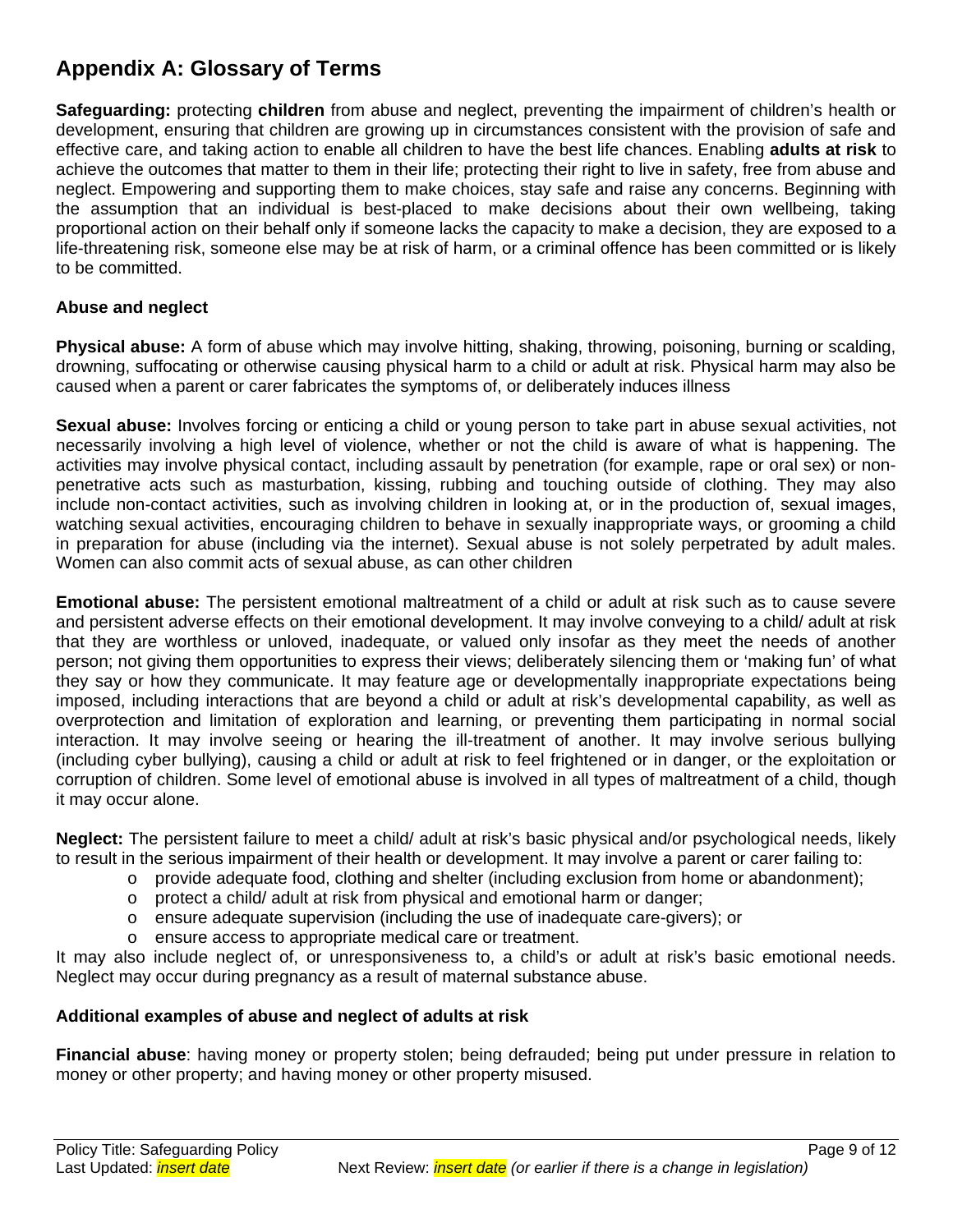**Discriminatory abuse**: treating someone in a less favourable way and causing them harm, because of their age, gender, sexuality, gender identity, disability, socio-economic status, ethnic origin, religion and any other visible or non-visible difference.

**Domestic abuse**: includes physical, sexual, psychological or financial abuse by someone who is, or has been a partner or family member. Includes forced marriage, female genital mutilation and honour-based violence (an act of violence based on the belief that the person has brought shame on their family or culture). Domestic abuse does not necessarily involve physical contact or violence.

**Psychological abuse:** including emotional abuse, threats of harm or abandonment, deprivation of contact, humiliation, blaming, controlling, intimidation, coercion, harassment, verbal abuse, isolation or withdrawal from services or supportive networks.

**Organisational abuse**: where the needs of an individual are not met by an organisation due to a culture of poor practice or abusive behavior within the organisation.

**Self-neglect:** behavior which threatens an adult's personal health or safety (but not that of others). Includes an adult's decision to not provide themselves with adequate food, clothing, shelter, personal hygiene, or medication (when indicated), or take appropriate safety precautions

**Modern slavery**: encompasses slavery, human trafficking, criminal and sexual exploitation, forced labour and domestic servitude. Traffickers and slave masters use whatever means they have at their disposal to coerce, deceive and force individuals into a life of abuse, servitude and inhumane treatment.

- A person who is being abused may experience more than one type of abuse
- Harassment, and bullying are also abusive and can be harmful
- Female Genital Mutilation (FGM) is now recognised as a form of physical, sexual and emotional abuse that is practised across the UK
- Child Sexual Exploitation is recognised as a form of sexual abuse in which children are sexually exploited for money, power or status
- Child trafficking is recognised as child abuse where children are often subject to multiple forms of exploitation. Children are recruited, moved or transported to, or within the UK, then exploited, forced to work or sold
- People from all cultures are subject to abuse. It cannot be condoned for religious or cultural reasons
- Abuse can have immediate and long-term impacts on someone's well-being, including anxiety, depression, substance misuse, eating disorders and self-destructive Conducts, offending and antisocial Conduct
- Those committing abuse are most often adults, both male and female. However, child-to-child abuse also takes place.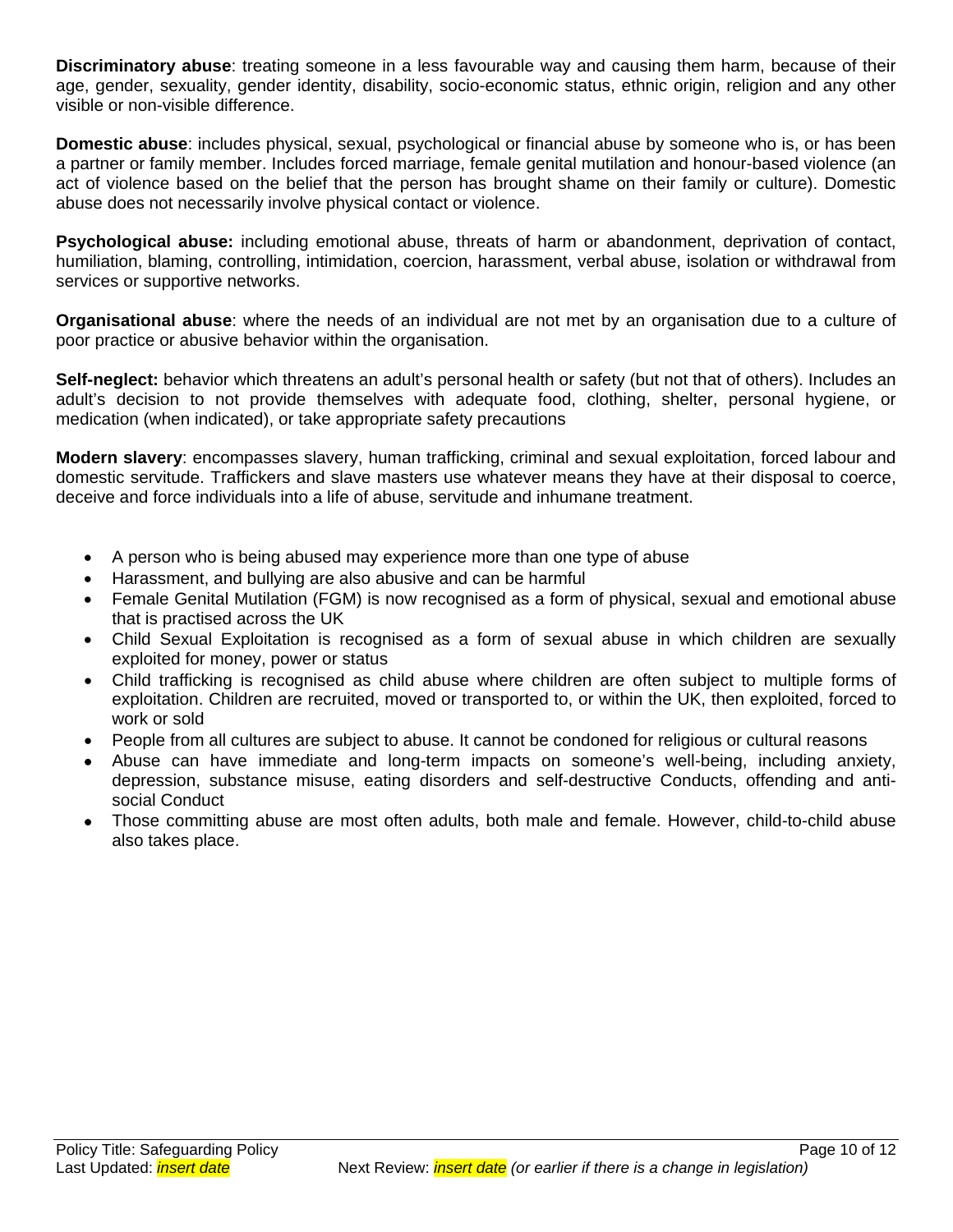### **Appendix B: What to do if a disclosure from a child or adult at risk is made to you:**

- 1. **Listen** carefully and calmly to the individual
- 2. **Reassure** the individual that they have done the right thing and what they have told you is very important
- 3. **Avoid questioning** where possible, and never ask leading questions
- 4. **Do not promise secrecy**. Let the individual know that you will need to speak to the Welfare Officer/LTA Safeguarding Team because it is in their best interest. If you intend to speak to the police or social care, you should let them know this too.
- 5. **Report the concern.** In an emergency, call the police (999), otherwise talk to the Welfare Officer/LTA Safeguarding Team as soon as possible. Do not let doubt/personal bias prevent you from reporting the allegation
- **6. Record** details of the disclosure and allegation using the LTA's online reporting a concern form within 24 hours*. If you do not have access to the online form, write down the details using what you have available then sign and date it.*